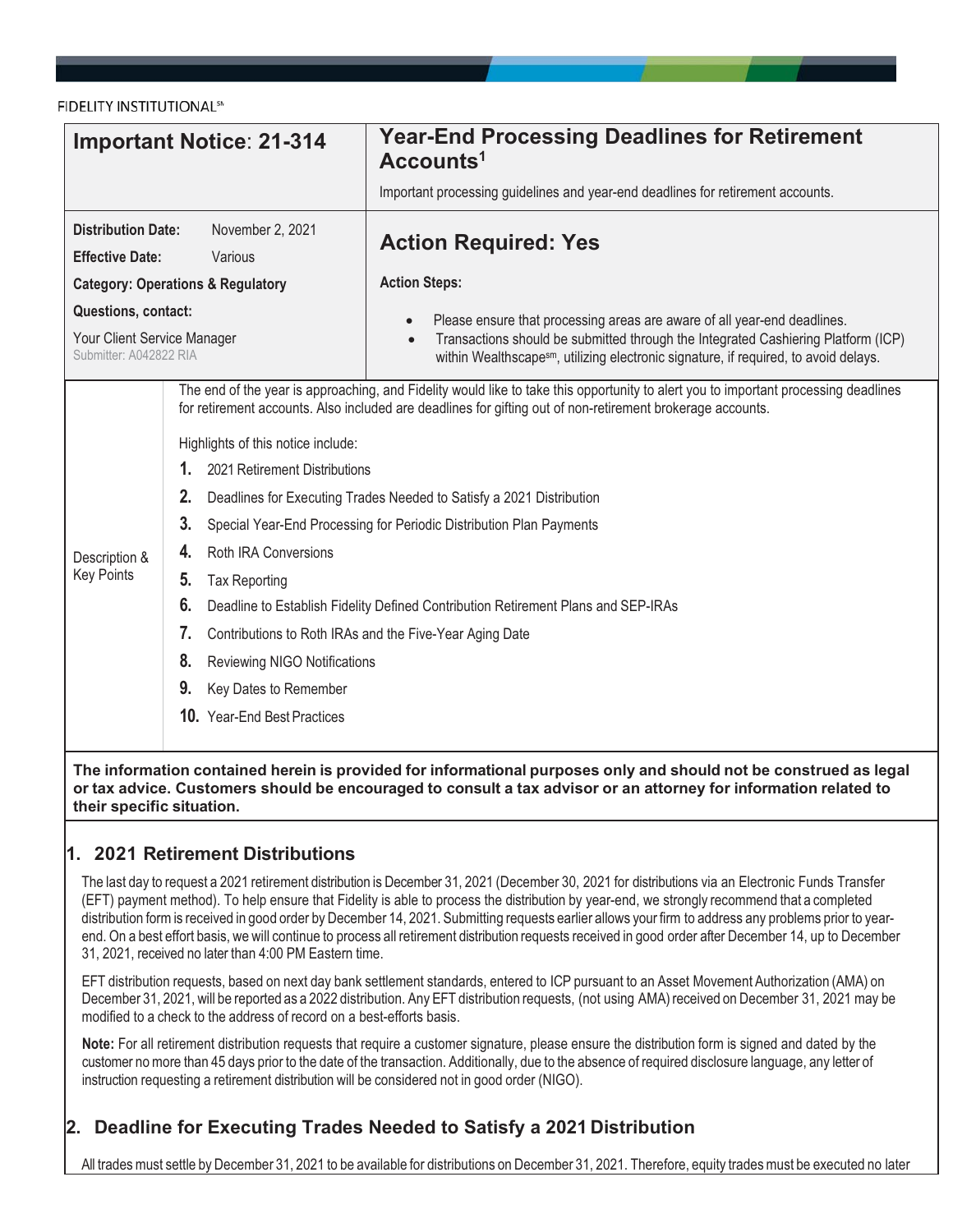than December 29, 2021. Please take the settlement periods for different securities into consideration when placing trades. Failure to allow sufficient time for trade settlement may cause distributions requested for 2021 to occur in 2022.

If trades are unable to be completed in time for year-end settlement, distributions 'in kind' from an IRA can be processed to an open Fidelity brokerage account. Additionally, if taxes are to be withheld, cash sufficient to cover the withholding must be available at the time of the distribution.

## **3. Special Year-End Processing for Periodic Distribution Plan Payments**

**Pending payments with insufficient funds for plans scheduled to pay prior to December 11, 2021** - If funds in the core account are insufficient to meet the scheduled distribution amount, the distribution will "pend" for three business days. If the full amount scheduled does not become available during the three-business day pending period, Fidelity will pay the amount available at the close of business on the third business day.

Note: The three-day partial distribution process is the standard procedure in effect throughout the year and applies to scheduled periodic distribution plan payments only.

**Year-end payments scheduled for plans scheduled to pay between December 11, 2021 and December 31, 2021** - All December periodic distribution plan payments from a customer's core account scheduled to occur from retirement accounts between December 11, 2021 and December 31, 2021, will be "pulled forward" and processed in the December 10, 2021 nightly cycle. This will help ensure that all 2021 retirement distributions are processed in the 2021 tax year.

- -Scheduled liquidations to fund these periodic distributions will occur at the market close on December 10, 2021.
- - Advisors subscribed to alerts will not receive Projected Failure SWP alerts for the payments included in the pull forward sweep. Advisors are encouraged to use the "Systematic Withdrawal Plan" and "Required Minimum Distribution" reports in Wealthscape to status expected payments after December 11, 2021 through December 31, 2021.

Pending payments with insufficient funds from plans pulled forward

- - If funds in the core account are insufficient to meet the scheduled distribution amount, the distribution will "pend" for the greater of three business days or until December 30 for EFT payments or December 31 for other payment methods.
- - If the full amount scheduled does not become available during this pending period, Fidelity will pay the amount available at the close of business December 30 for EFT payments or December 31 for other payment methods based on the partial distribution rules summarized below.

**Partial pending payment process -** The partial distribution process works as follows:

- For pending payment amounts greater than \$50, Fidelity will pay the available amount on December 31, 2021.
- For pending payment requests under \$50, Fidelity will pay a partial payment of any available funds, up to the amount of the distribution request, on December 31, 2021 (December 30, 2021 for EFT payments) OR at the end of the payment pending period (may be 2022), whichever is greater.
- If the pending period extends to January 2022, Fidelity will pay the full amount remaining if it becomes available during the pending period, or any partial amount \$50 or greater available both on December 31 and at the end of the pending period.
- The unpaid portion of the distribution will be deleted upon expiration of the pending period if sufficient funds have not become available to meet the requested amount.

#### Notes:

- Modifications to December payments during the period between December 11, 2021 and December 31, 2021 are strongly discouraged, as the payments will either have already been initiated or may have been distributed.

**System Deadline for New 2021 Periodic Distribution Plans-** New 2021 Periodic Distribution Plans should be submitted through ICP within Wealthscape<sup>sm</sup> prior to December 28, 2021. Any new plans established after that date will not begin until 2022. Advisors should submit any 2021 distributions as a one-time distribution within ICP and set up the periodic plan to begin in 2022. If a calculation is needed between December 29, 2021 and December 31, 2021, the signed request for a periodic distribution plan should be submitted to the Service Team for manual calculation and processing of the 2021 distribution. Fidelity will process a one-time retirement distribution for 2021 in addition to establishing the periodic distribution plan for 2022. If funding is required for the distribution, you will receive a Service Message NIGO notification alerting you to liquidate positions to meet the distribution amount.

**Note: To ensure proper handling, please do not submit distribution requests for 2022 reporting until after December 31, 2021.**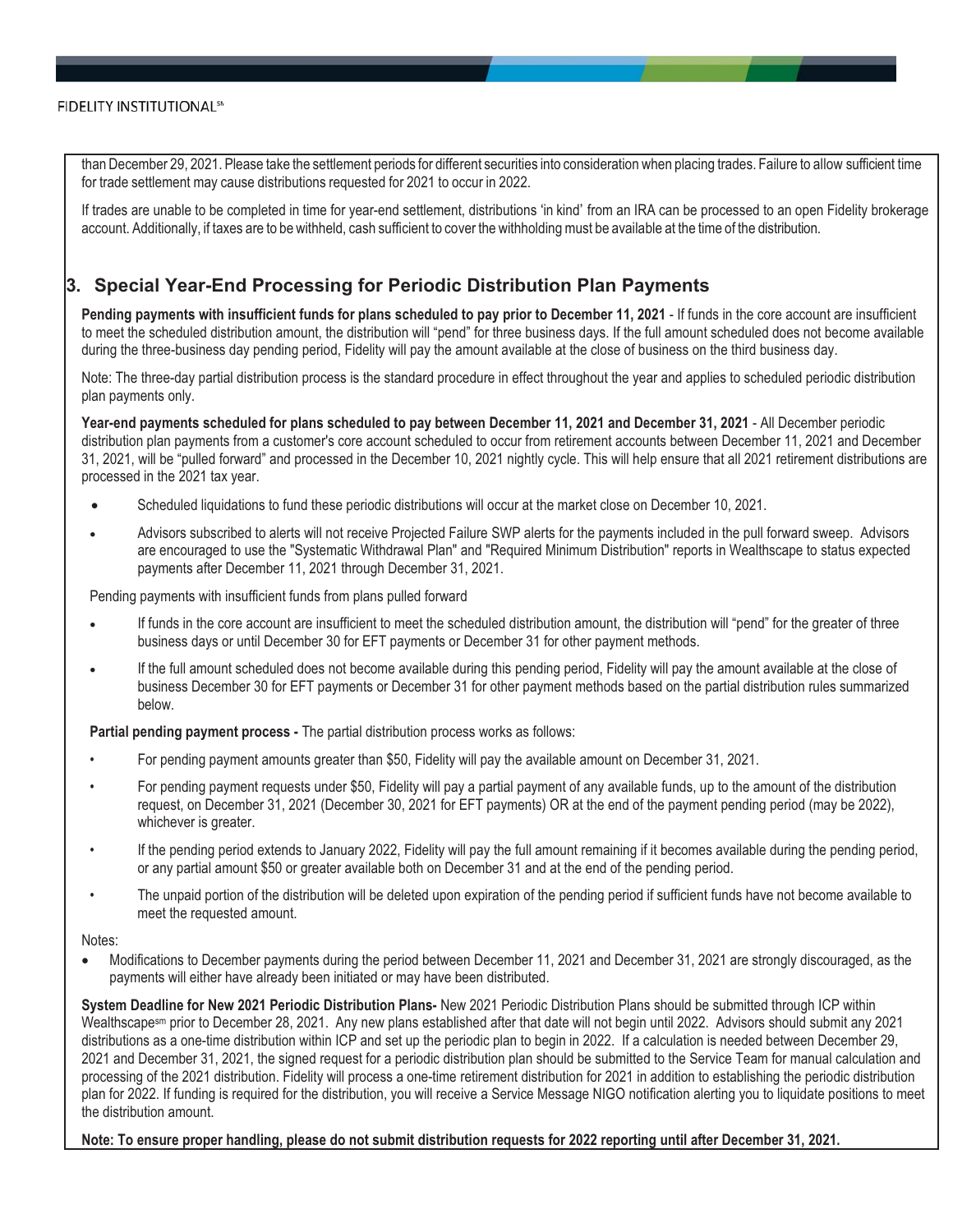## **4. Roth IRA Conversions**

Distributions from a Traditional IRA, Rollover IRA, SEP-IRA and SIMPLE IRA must be made on or before December 31, 2021, and converted to a Roth IRA within 60 days after the day such amount was received in order for the income to be included in gross income for 2021.

Note: SIMPLE IRA assets are not eligible for conversion until after the first 2-years of participation has elapsed for the SIMPLE IRA.

Conversions to a Roth IRA are eligible for entry to ICP. For conversion requests submitted to Fidelity for processing, to help ensure they are processed by December 31, 2021, we strongly recommend that a completed Roth IRA Conversion form is received in good order on or before December 14, 2021. Conversion forms received in good order after December 14 will be processed on a best effort basis up to December 31, 2021.

To ensure Roth IRA Conversion requests are received in good order:

- Ensure there are no unsettled trades applicable to the conversion. The conversion cannot be processed until the day after settlement.
- Ensure all deposits have cleared prior to submitting the request.
- Ensure all open orders applicable to the conversion are cancelled before submitting the request.
- Ensure cash is available to cover tax withholding when applicable.
- For manually requested transactions, if a request is received for a conversion with trades settling in 2022, Fidelity will convert all available securities for 2021 and then NIGO the request for clarification to see if the customer wants the remainder processed as a 2022 conversion.
- Dividends pertaining to a 2021 payment period but posting to an account in 2022 will not be included in a 2021 full Roth IRA conversion. Dividends must be posted to the account in 2021 to be included in the conversion transaction.

### **5. Tax Reporting**

Consistent with Internal Revenue Service (IRS) requirements, tax reporting is performed for the year the distribution is processed. Distributions and Roth IRA conversions cannot be backdated to reflect a previous tax year. Advisors should familiarize their staffs with these time frames to help ensure the timely processing of all distribution requests.

Please be advised that tax forms will be available by January 31, 2022. Tax forms delivered by mail will be mailed to the customer's address of record on file as of December 31, 2021.

Note: Distributions and conversions of residuals will be reported in the year that the residual distributions are processed. Any 2021 contributions to an IRA or Roth IRA after 12/31 will be included on the 5498 mailed in May.

## **6. Deadline to Establish Fidelity Defined Contribution Retirement Plans and SEP-IRAs**

- The IRS deadline to establish new 2022 calendar year Retirement Plans is December 31, 2021. Fidelity will accept plan paperwork until 4:00 PM Eastern time on December 31, 2021. Utilizing an account opening tool with eSignature will expedite the account opening process.
- Clients who wish to establish a new SEP-IRA for 2021 have until their tax filing deadline (including extensions) to establish and fund a SEP-IRA.
- Employer plans have until their tax filing deadline (generally April 15), plus extensions, to fund their plan for the 2021 tax year.

### **7. Contributions to Roth IRAs and the Five-Year Aging Date**

It is the IRA owner's responsibility to track his or her Five-Year Aging Period(s). The Five-Year Aging Period for Roth IRAs begins on January 1st of the tax year for which the contribution is made and ends on the last day of the fifth consecutive year.

Contributions to a Roth IRA made by December 31, 2021 begin the Five-Year Aging Period on January 1, 2021. Contributions to a Roth IRA made between January 1, 2022 and April 15, 2022, as a prior year contribution, also begin the Five-Year Aging Period on January 1, 2021.

For customers who convert to a Roth IRA, the conversion contribution has to be deposited to the Roth IRA by December 31, 2021 to begin the Five-Year Aging Period on January 1, 2021. The other deadlines mentioned above in the Roth IRA Conversions section also apply.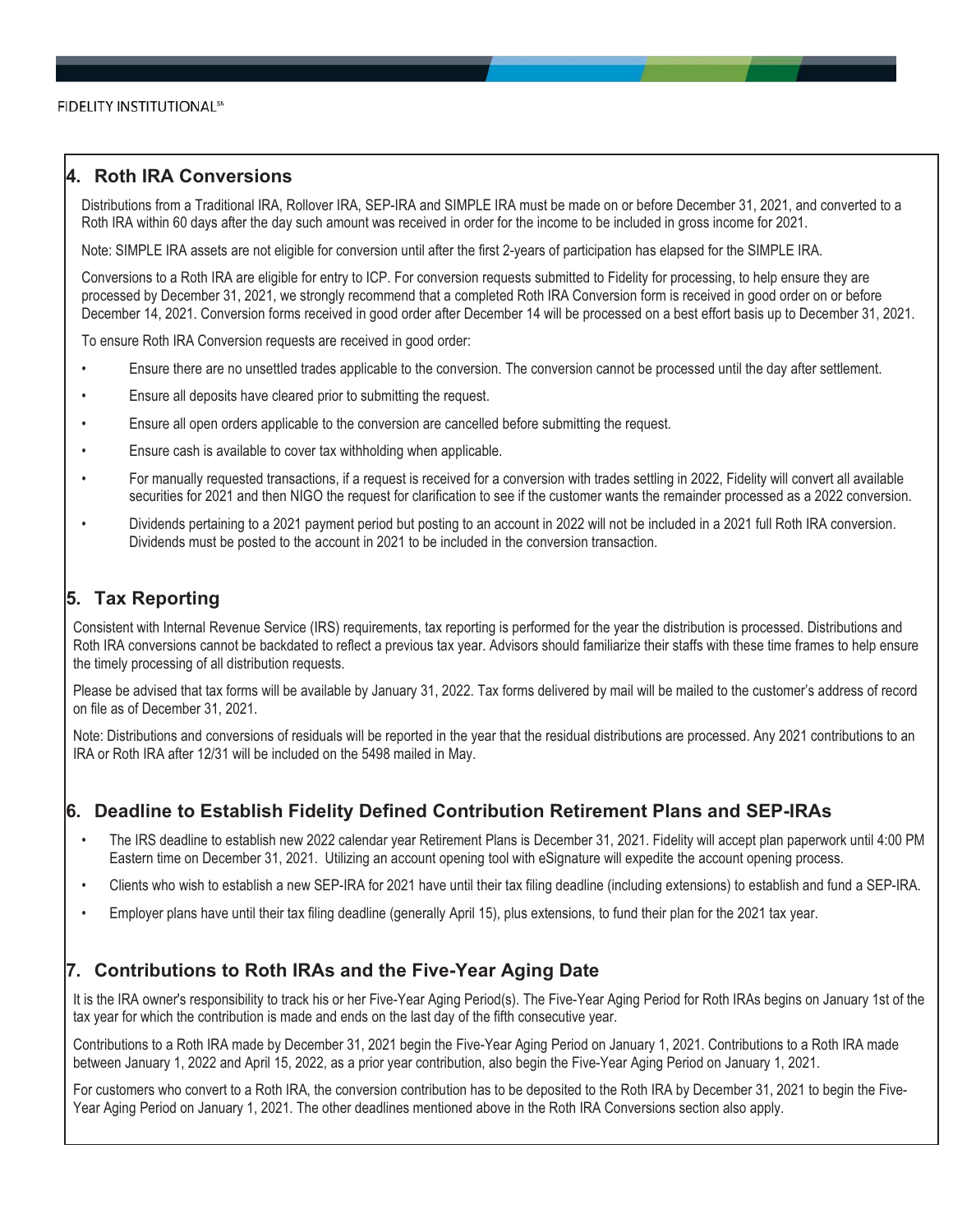### **8. Reviewing NIGO notifications**

All NIGO requests for money movement and items pending due to insufficient funds can be viewed on Service Center Messages.

- 1) View Service Messages by clicking on the main Service menu> Alert Manager
- 2) Click the Service Center tab
- 3) Click the Service Messages tab

It is very important that you monitor any NIGO alerts to be able to meet year-end deadlines. NIGO transactions that are unable to be resolved until 2022 will not be able to be completed for 2021 reporting.

In order to receive Service Message Alerts, be sure to set your alert subscriptions to the Service Message Alerts online in Alert Manager:

- 1) View Alert Manager by clicking on the main Service menu >Alert Manager
- 2) Click the "Subscription" tab
- 3) Click the "Service Messages" menu item
- 4) Check the appropriate subcategory to receive alert notifications and click "Edit" to modify alert conditions

For detailed instructions and definitions of the Service Message categories, refer to the Service Center Online Help Text found under the Support link > Help >Service > Service Center.

## **9. Key Dates to Remember**

- All retirement periodic distribution plan payments scheduled to be made between December 11, 2021, and December 31, 2021 will be pulled forward and processed in the December 10, 2021 nightly cycle. Projected Failure SWP alerts will not be sent for payments and modifications to December payments during this period are strongly discouraged.
- The last day to request 2021 retirement distributions is December 31, 2021; however, it is strongly recommended that these requests be submitted in good order by December 14, 2021.
- The last day to establish a new periodic distribution plan for a distribution for the 2021 tax year is December 28, 2021. It is recommended that all distribution forms to establish periodic plans be received by Fidelity by December 14, 2021.
- One-time retirement distributions via EFT must be processed by December 30, 2021 in order to post by December 31, 2021. Any EFT request loaded in ICP on December 31, 2021 will be reported as a 2022 distribution.

## **10. Year-End Best Practices**

- **•** When using ICP eSignature for one-time distributions, the eSignature envelope automatically receives a one business day carryover to ensure the envelope does not expire if the end client does not sign by 5 PM EST same day. If a retirement distribution is initiated on December 31, 2021, the eSignature envelope will be available until 5 PM EST January 4, 2022. To ensure retirement distributions are counted as distributions for 2021, please change the expiration date to December 31, 2021. Transactions initiated with ICP eSignature have significantly faster cycle times – as little as 15 minutes end to end. One-time retirement distributions and Roth conversions are eligible for ICP eSignature. In situations where eSignature is not appropriate, please take advantage of the doc attach feature.
- **•** Ensure funds are available for requested transactions; trades must be settled and incoming deposits must be cleared. Incoming deposits are subject to a 4 business day collection period prior to being redistributed.
- **•** Ensure requests using Standing Instructions have instructions on file prior to submitting one-time requests. EFT transactions must clear the prenote period prior to using EFT instructions for distributions. To expedite the process, please take advantage of ICP eSignature. Periodic distribution plans that are established with payment dates during the EFT prenote period will send a check to the address of record.
- **•** Use the applicable form to provide complete transaction instructions. Certain retirement distributions (Disability, Return of Excess, Recharacterization, Defined Contribution Retirement Plan distributions and Direct Rollovers) not governed by Asset Movement Authorization require an authorized client signature on the applicable form to be considered in good order.
- **•** Ensure retirement distributions and Roth IRA conversions have a tax withholding election selected prior to submitting the request. If no election is